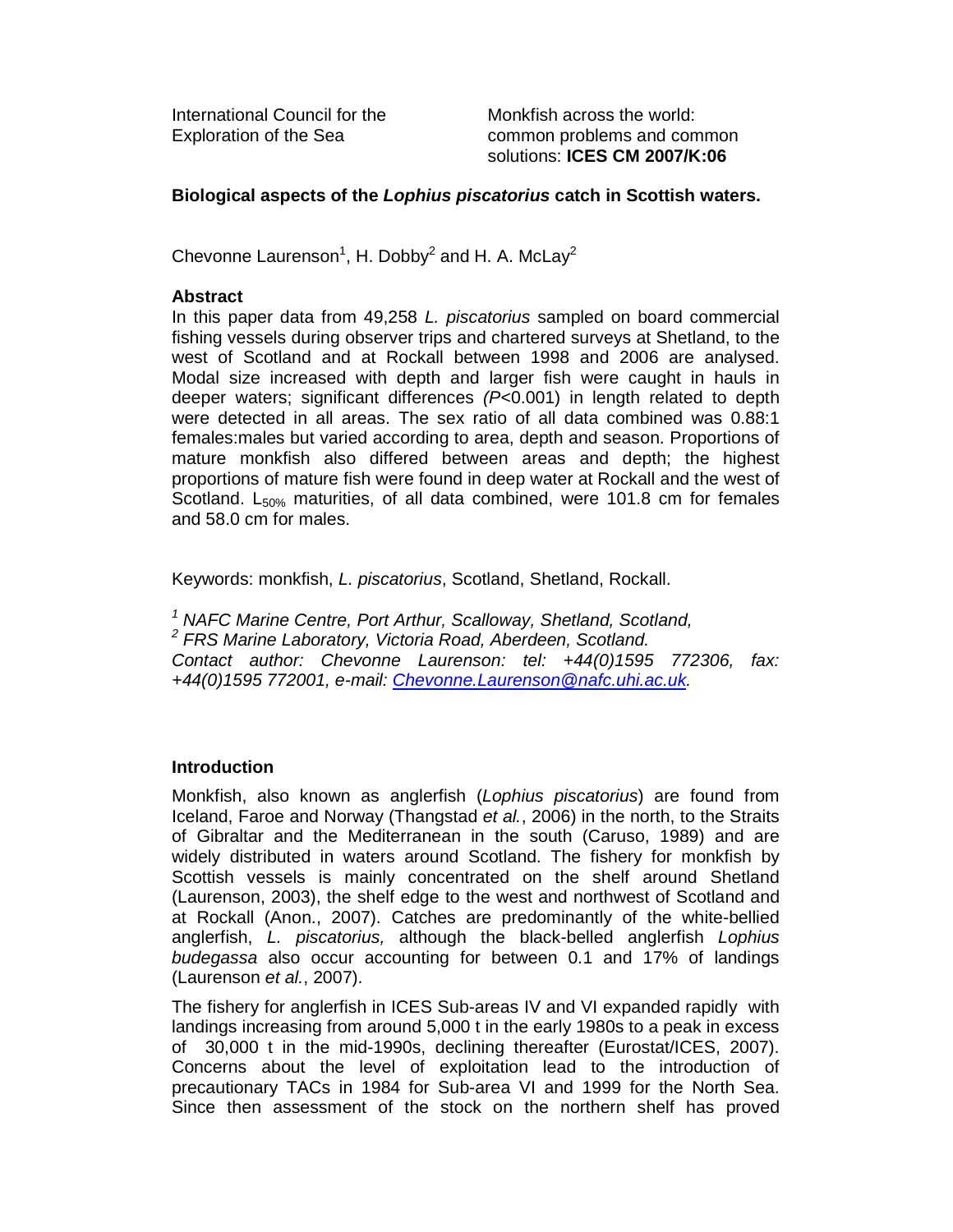problematic and management advice has reflected the uncertainty (see Dobby et al., 2007 this meeting). ICES consider that there is inadequate information to evaluate the state of the stock which is currently 'unknown' (Anon, 2006).

In Scotland considerable effort is being made to improve knowledge of the fishery and stock dynamics. This includes enhanced observer coverage in the Scottish fleet in 2005/06; joint science industry surveys to estimate monkfish biomass in the northern shelf area (Fernandes, 2007 this meeting) and a tally book scheme in which fishermen record catches and fishing effort on a haul by haul basis (Dobby et al., 2007).

The importance of the fishery has also prompted studies on the biology of the species e.g. (Afonso-Dias and Hislop, 1996, Afonso-Dias, 1997, Hislop et al., 2001, Laurenson, 2003, 2006, Laurenson et al., 2004, Laurenson et al., 2005, Laurenson and Priede, 2005). The focus of these studies has included age and growth, reproduction, egg development, in situ behaviour, diet, and movement and migration. Amongst the findings of these studies it has been shown that the average growth rate is around 10 cm/yr; they spawn mainly in late winter and spring, probably in deep water; they are ichthyophagous with the diet changing with the seasonal availability of species and they are capable of large-scale movements between, for example Shetland and Iceland.

In all studies where maturity has been recorded, it is noted that females in spawning condition are rarely caught. It is believed that these fish may mainly be located in deep waters (Hislop et al., 2001) and that these areas may act as a refuge for a spawning stock. If such a refuge exists, then the traditionally used assessment methods which make dynamic pool assumptions are likely to be inappropriate.

In this paper we present a synthesis of information on the characteristics of catches in the northern North Sea (Division IVa), west of Scotland (VIa) and at Rockall (VIb) based on length and other biological data collected by scientific observers on commercial vessels between 1998 and 2006 and discuss the implications of this for assessment of the stock.

### **Materials and Methods**

The data were collected by observers on demersal trawlers during chartered surveys and commercial fishing trips in waters around Shetland (Division IVa), to the west of Scotland (Division VIa) and at Rockall (Division VIb) between 1998 and 2006. The number of trips in each area, year and quarter are shown in Table 1. Catches were examined on a haul by haul basis. A total 1,004 hauls were sampled. Total lengths (TL) of the 49,258 L. piscatorius were measured to the nearest cm. Where possible, other measurements including, total (TW), gutted (GW), and gonad (GdW) weight were made. Sex and maturity stage were recorded for 12,191 females and 12,339 males. The maturity staging was as described by Afonso-Dias and Hislop (1996). Weights were recorded from 3,171 female and 3,108 male monkfish.

Data were grouped into areas (Rockall, west of Scotland and Shetland) based on the calculated mid-points between shooting and hauling positions. Differences between lengths of L. piscatorius caught within 50 m depth strata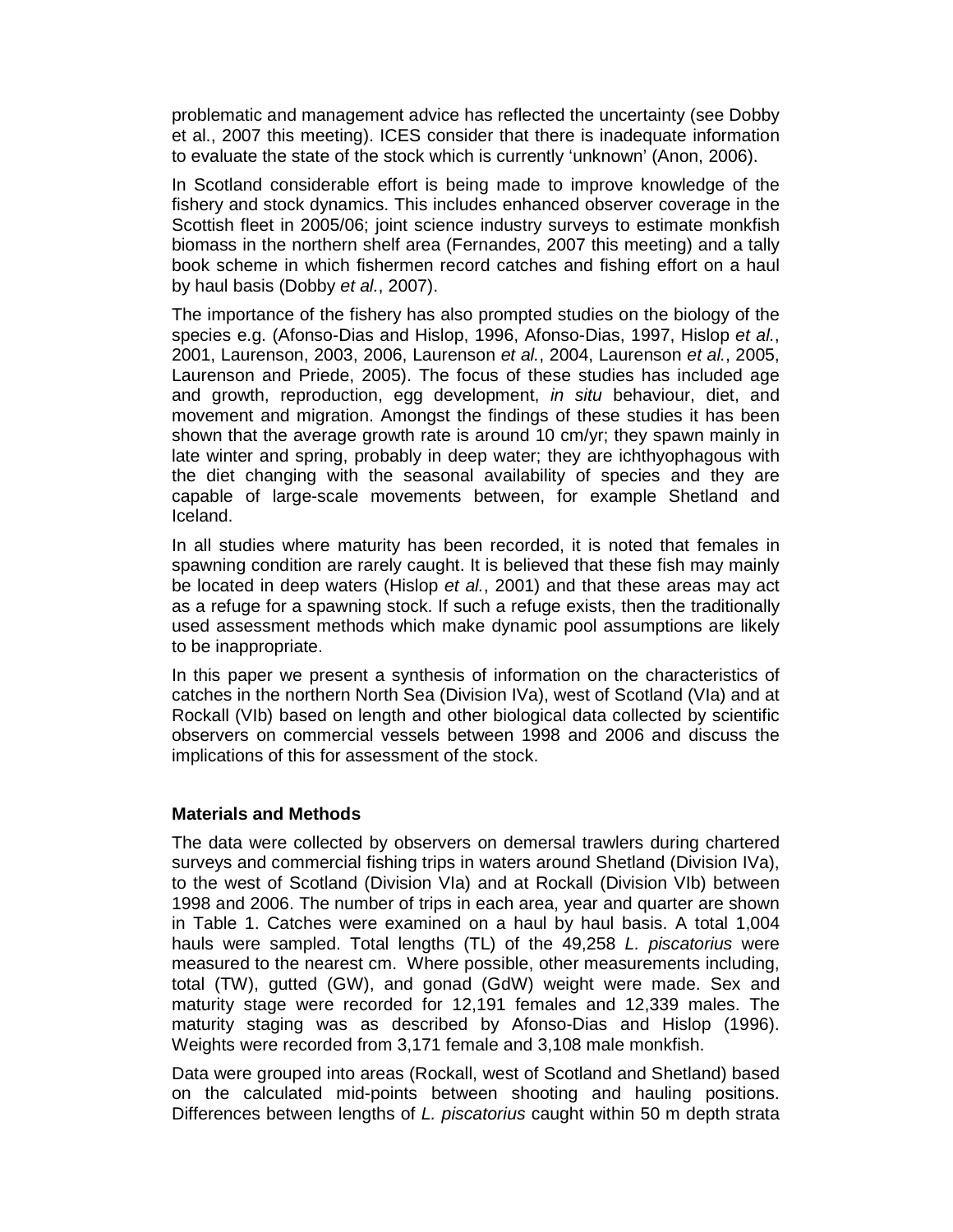in each area were investigated using Kruskall-Wallis tests and post-hoc Nemenyi tests (Zar, 1999). Lengths at depth were compared between areas using Kruskall-Wallis tests and post-hoc Nemenyi tests and Mann-Whitney U tests, as appropriate.

Kruskall-Wallis tests were used to investigate differences between lengths of L. piscatorius per haul between 50 m depth groupings in each of the areas. ANOVA was used to investigate differences in mean lengths per haul between areas at specific depth bands and t-tests or Mann-Whitney U tests were used as appropriate to investigate differences in mean lengths per hauls between two areas.

Kruskal-Wallis tests were applied to length data from Shetland to investigate inter-annual differences. The analysis was restricted to 100-149 m and 150- 199 m depth strata obtained from Shetland in quarters 1 to 4.

Kruskal-Wallis tests were applied to length data from Shetland to investigate intra-annual differences in lengths from 100-149 m depths.

The proportion female at length of catches at depths <450 m and > 450 m were compared using Wilcoxon signed rank tests. The proportion female at length at given depths were compared between areas using paired-samples ttests. Seasonal and annual differences in the proportion female at length were investigated using paired-samples t-tests and Freidmans tests as appropriate.

Relationships between length and weight related to season and area were investigated using ANCOVA.

|     | Yr  |   | 1998 |  | 1999           |   |              | 2000 |              |    | 2001 |                |   | 2002 |   | 2005 |   |  |   | 2006 |     |  |   |     |
|-----|-----|---|------|--|----------------|---|--------------|------|--------------|----|------|----------------|---|------|---|------|---|--|---|------|-----|--|---|-----|
|     | Qr  | 3 | 4    |  | 2              | 3 | 4            | 1    | $\mathbf{2}$ | 3  | 4    | 1              | 2 | 3    | 4 | 1    | 2 |  | 2 | 3    | 4   |  | 2 | Tot |
| IVa | Obs | 1 | 4    |  | 2 <sub>2</sub> |   |              |      |              |    |      | 2 <sub>2</sub> |   |      |   | 3    |   |  |   | 3    | 4 5 |  |   | 31  |
|     | Ch  |   |      |  |                |   | $\mathbf{2}$ | 3    | 3            | -3 | -1   |                | 3 | 4    |   |      |   |  |   |      |     |  |   | 19  |
| Vla | Obs |   |      |  |                |   |              |      |              |    |      |                |   |      |   |      |   |  |   |      |     |  |   | 3   |
|     | Ch  |   |      |  |                |   |              |      |              |    |      |                |   |      | 1 | 1    |   |  |   |      |     |  |   | 3   |
| VIb | Сh  |   |      |  |                |   |              |      |              |    |      |                |   |      |   |      |   |  |   |      |     |  |   | ◠   |

**Table 1 Numbers of observer (Obs) and charter (Ch) trips in Shetland (IVa), the west of Scotland (VIa) and Rockall (VIb) between 1998 and 2006.** 

### **Results**

The locations and depths of hauls are shown in **Error! Reference source not found.**. The distribution of samples covers the main fishing areas.

### Length

Length frequency distributions of L. piscatorius in each area and in all areas combined are shown in Figure 2. Overall, 57% of L. piscatorius caught were in the 40-60 cm size range. Lengths ranged from 11 to 137 cm and the overall modal length was 50 cm. The overall length frequency distribution is dominated by the data collected at Shetland. Modal length was 50 cm at both Shetland and at the west of Scotland and 56 cm at Rockall. The % of small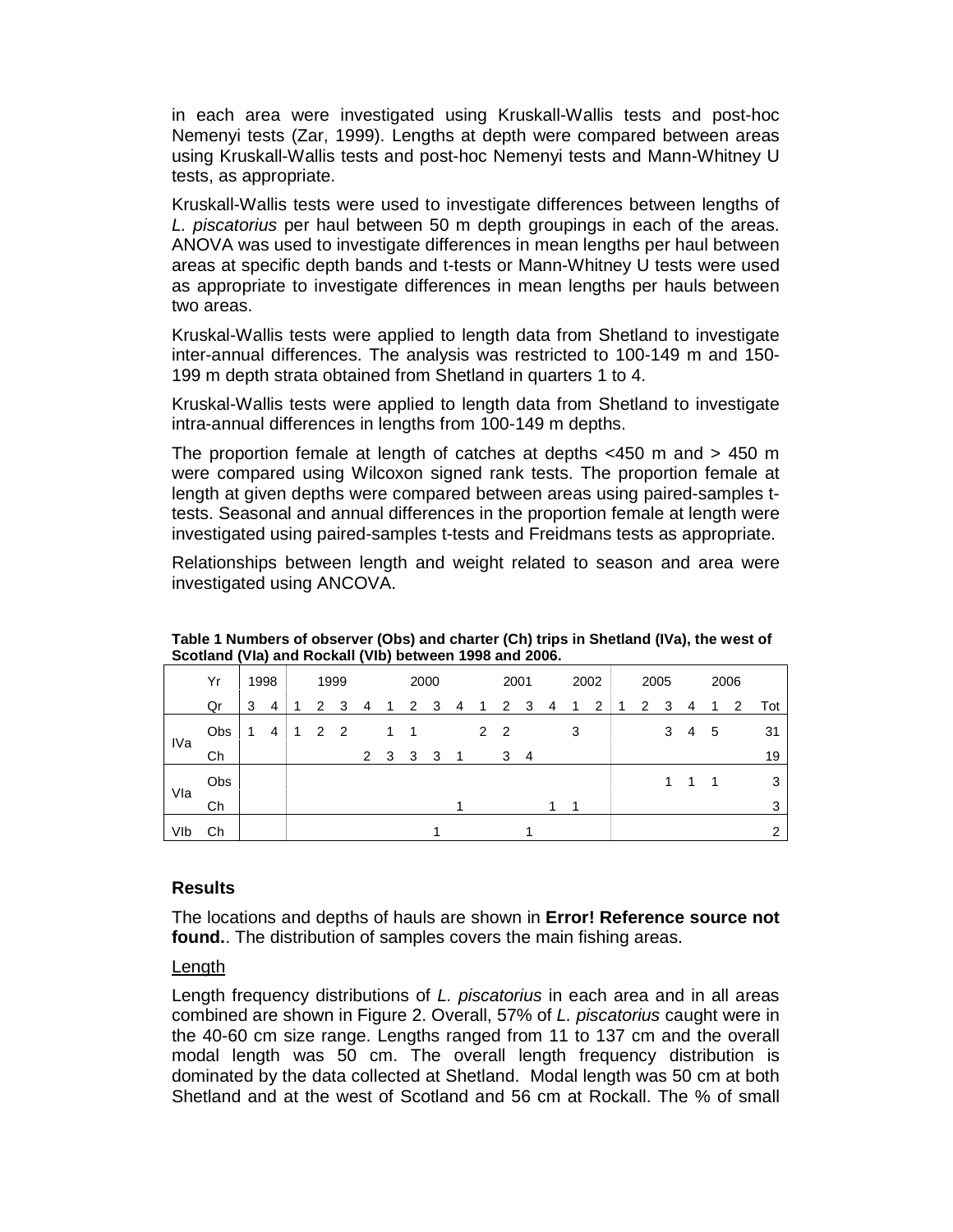fish (< 40 cm) in the west of Scotland was 9% compared to 24 and 34% at Rockall and Shetland respectively. At Rockall, there was a greater % of large (>60 cm) individuals in the catch (31%) compared to 13% at both the west of Scotland and Shetland.

Depth comparisons: Length frequency distributions of catches in 50 m depth strata in each area are shown in Figure 3. In general, modal size increased with depth and larger fish were caught in hauls in deeper waters. Significant differences  $(P<0.001)$  related to depth were detected in all areas. At Shetland, post-hoc Nemenyi tests indicated a number of significant differences between strata and all of the comparisons involving the <50 m and 50-99 m strata were significantly different to each of the other strata. To the west of Scotland, lengths in each 50 m depth strata <350 m differed significantly from those at depths >350 m. At Rockall lengths in depth strata <450 m were significantly different to those from depth strata >500 m.

Area comparisons: Length in the 100-149 m, 150-199 m and 200-249 m depth strata differed significantly among areas (100-149 m: P<0.0001; 150- 199 m: P<0.0001; 200-249 m: P<0.005). Post hoc Nemenyi tests indicated significant differences between each of the area comparisons at 100-249 m; between Shetland and other areas at 150-199 m and between Rockall and the west of Scotland at 200 and 249 m.

Comparing Rockall and the west of Scotland, significant differences in length were detected both at 250-299 m ( $P<0.01$ ) and 300-349 m ( $P<0.001$ ) but not at 350-399 m.

Inter-annual comparisons: Significant differences were found in each set of quarterly data from both the 100-149 m strata and the 150-199 m strata at Shetland (Kruskal Wallis tests: P<0.001 in each case). These appeared to be related to variable proportions of fish <40 cm in the catches. Quarterly length frequencies generally showed a very strong cohort of small fish in 2000 (Figure 4).

Intra-annual comparisons: Quarterly length distributions in 100-149m at Shetland were found to differ in 1999 (Kruskal Wallis:  $\chi^2$  = 687, df = 3, P<0.0001) but not in 2000 ( $\chi^2$  = 2.796, df = 3, P = 0.424).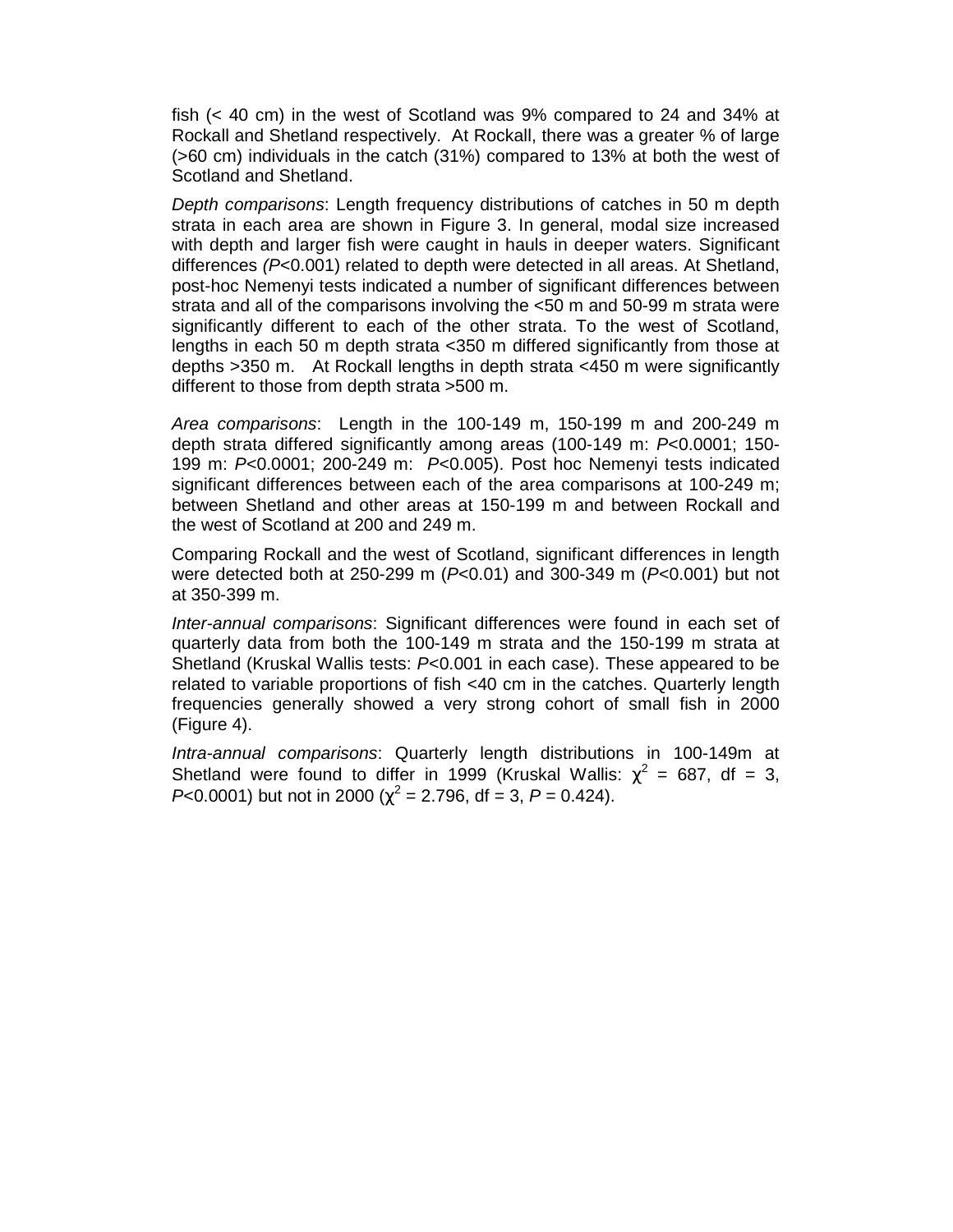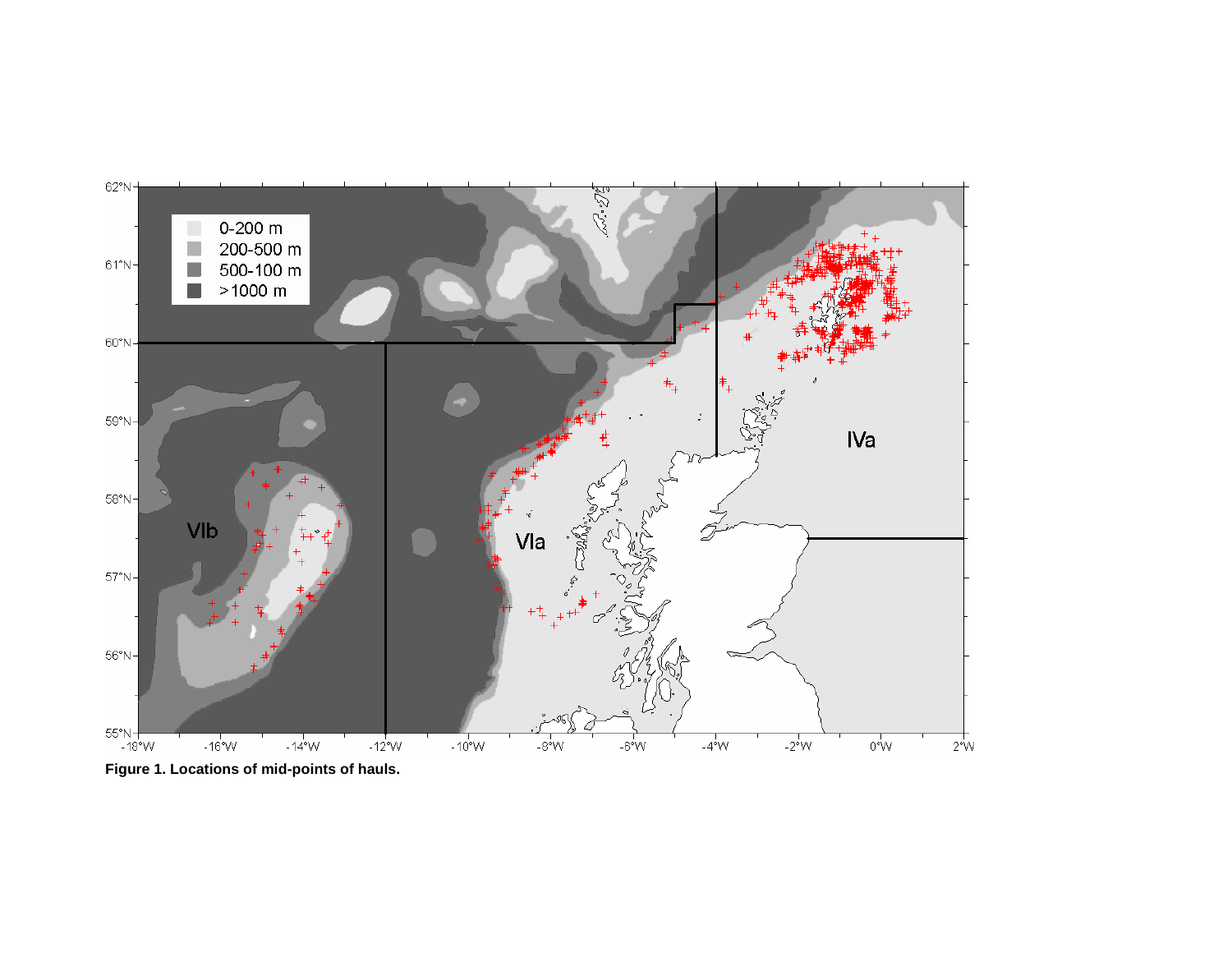

**Figure 2. Percent length frequency distributions of L. piscatorius sampled at Shetland, the west of Scotland, Rockall and all areas combined.**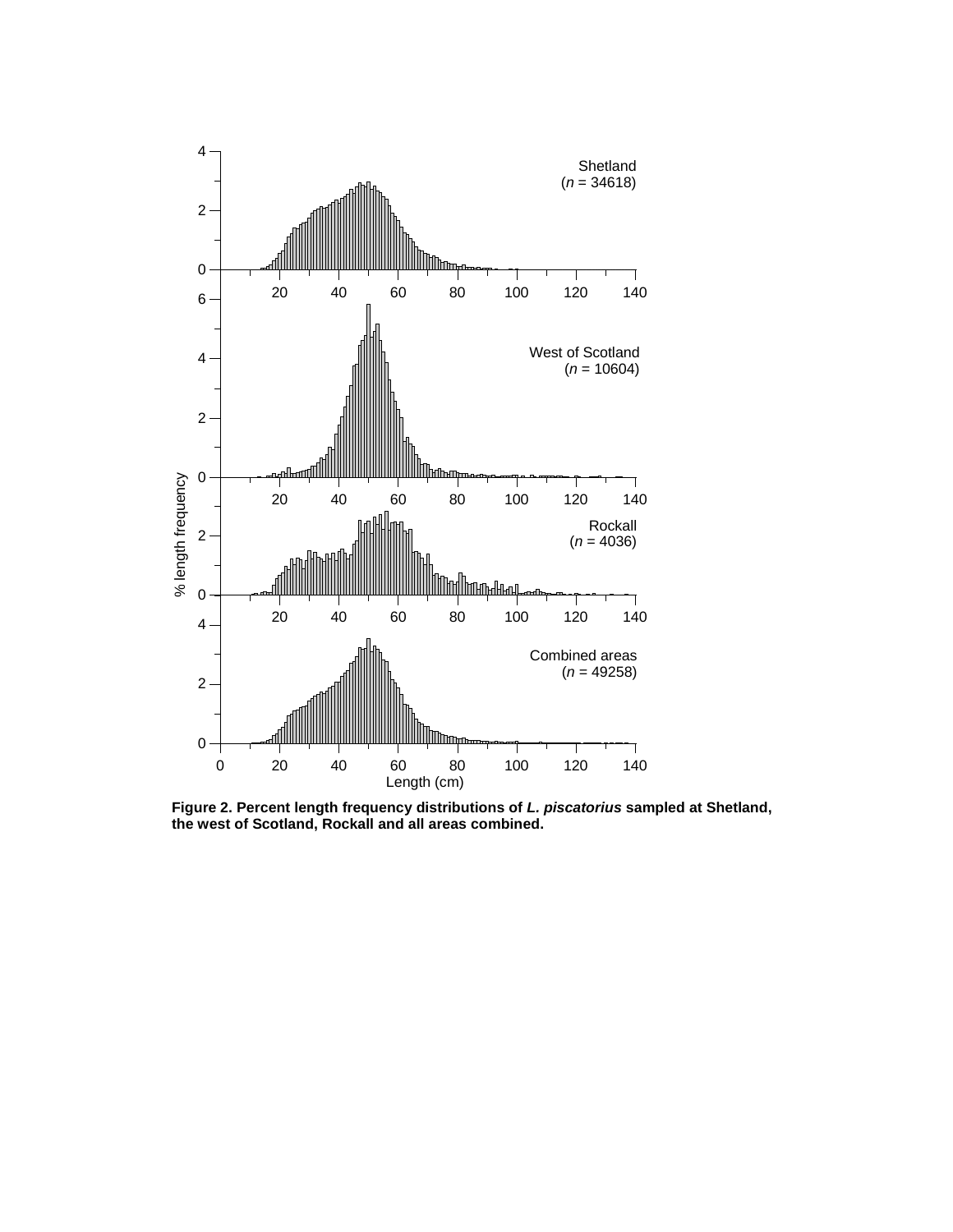

**Figure 3. Length frequency distributions of L. piscatorius in each 50 m depth strata and in each geographical area.**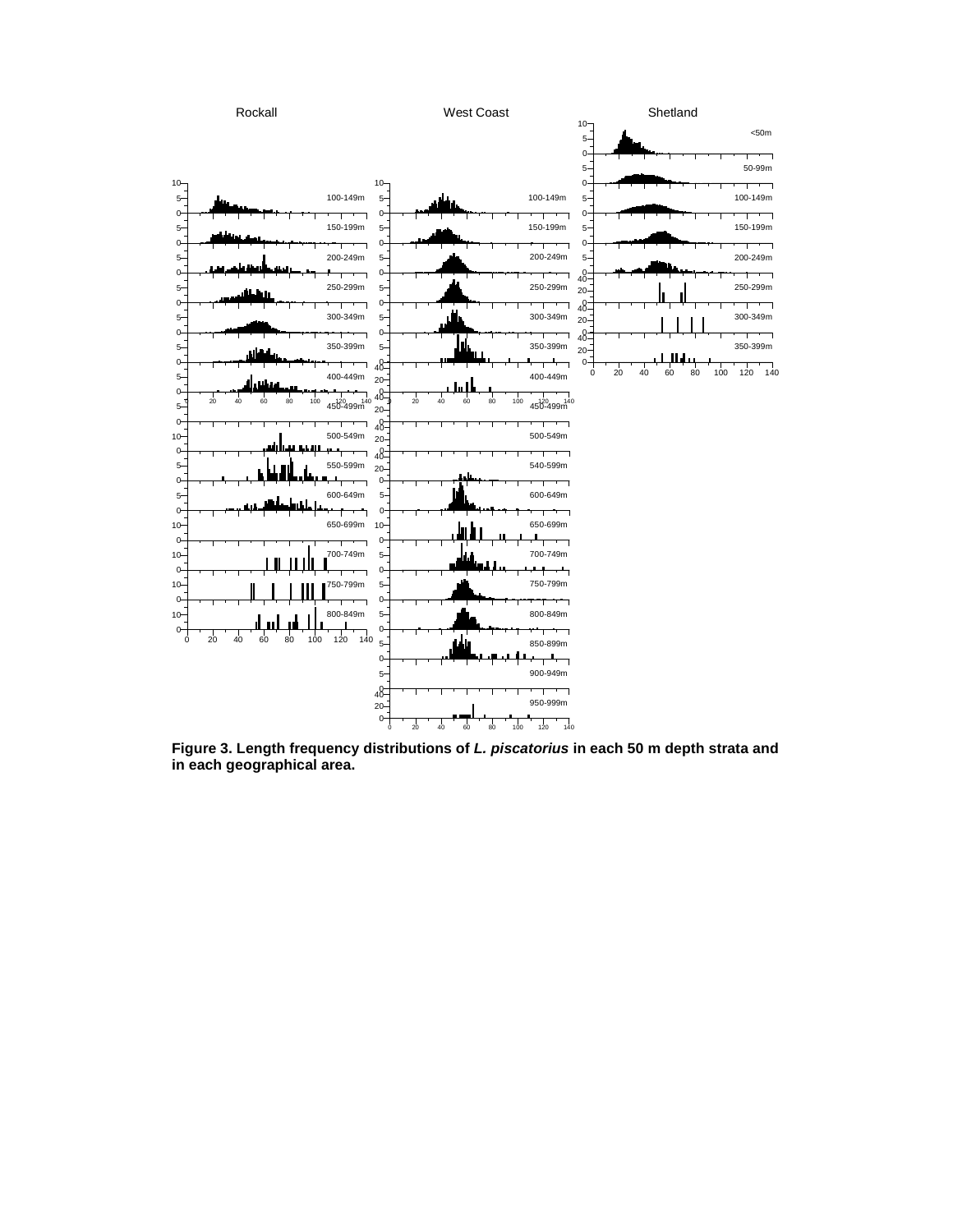

**Figure 4. Length frequency distributions at Shetland in depths 100-149 m and 150-199 m by quarter between 1998 and 2006.**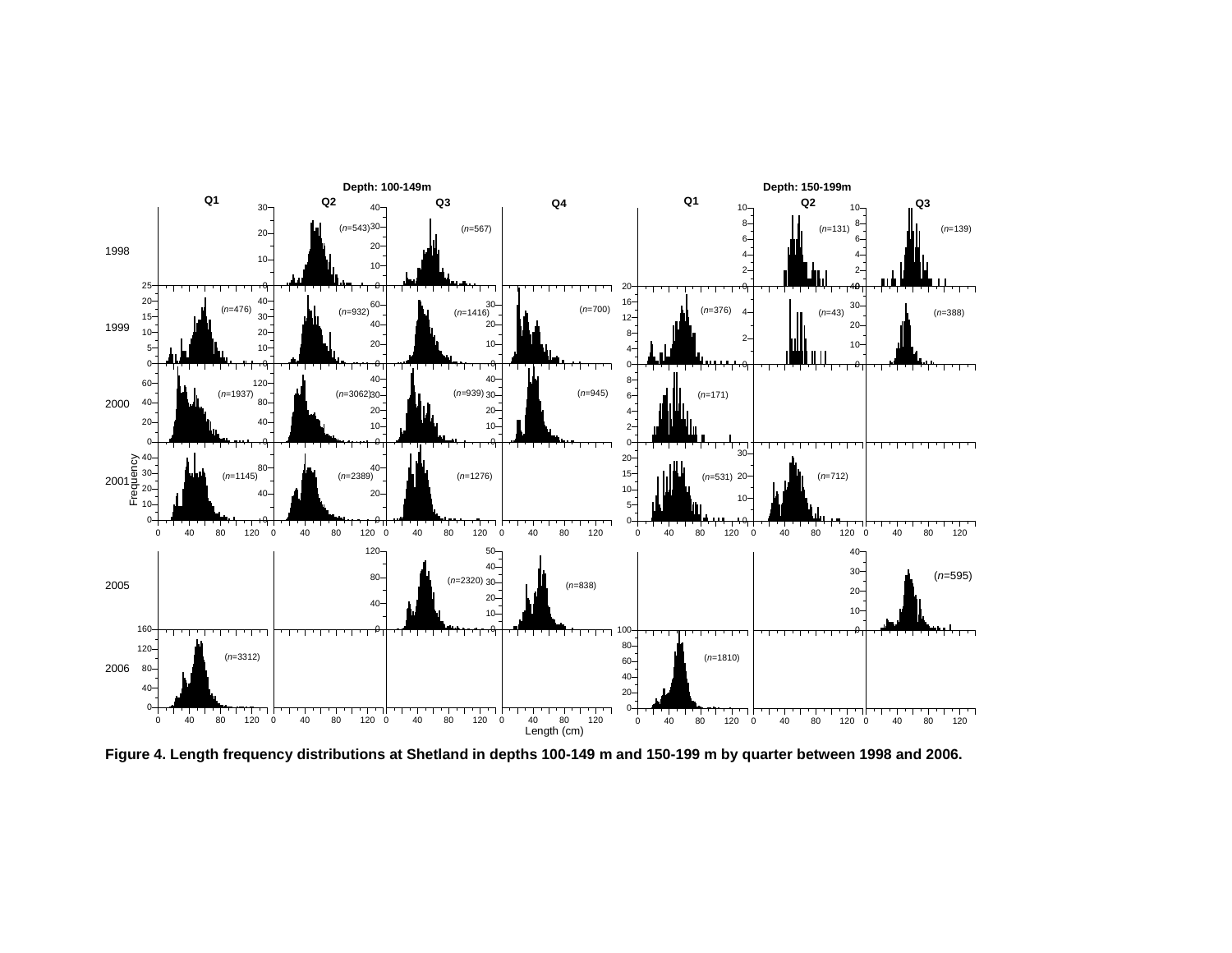Sex Ratio: The sex ratio in catches (all data combined) was 0.88:1 females : males. At lengths up to 65 cm the ratio was 0.82: females:male. At lengths >60 cm the proportion of females increased and no males were recorded at lengths greater than 101 cm (Figure 5).



**Figure 5. Sex ratio of L. piscatorius in the study area between 1998 and 2006.** 

The sex ratio of the catch varied in relation to depth. At depths <450 m at the west of Scotland and at Rockall the sex ratio was 0.82:1 females:males whereas and at depths >450 m there were 0.35:1 females: males. The proportion female at length in these areas differed significantly between depths <450 m and >450 m ( $Z = -5.18$ ,  $P<sub>0.0001</sub>$ , Wilcoxon signed ranks test). At depths <450 m the transition from approximately equal numbers of males and females to females being more prevalent occurred at around 65 cm at Shetland and the west of Scotland and around 70 cm at Rockall. In contrast in waters >450 m there was no ca 50/50 sex ratio at lengths below 65-70 cm. Instead males predominated at shorter lengths but the proportion of females gradually increased with length and at around 80 cm there was a transition to females predominating and this continued with increasing length. No males were recorded above 91 cm in length.

At depths <450 m there were significant differences in the proportion female at length between Shetland and the west of Scotland ( $t = 4.04$ , df = 82,  $P =$ 0.0001) and between Shetland and Rockall ( $t = 1.66$ , df = 90,  $P = 0.026$ ) but not between the west of Scotland and Rockall ( $t = -1.48$ , df = 85,  $P = 0.141$ ). At depths >450 m there was a significant difference in the proportion female at length between the west of Scotland and Rockall  $(t = -4.91, df = 60, P$  $< 0.001$ ).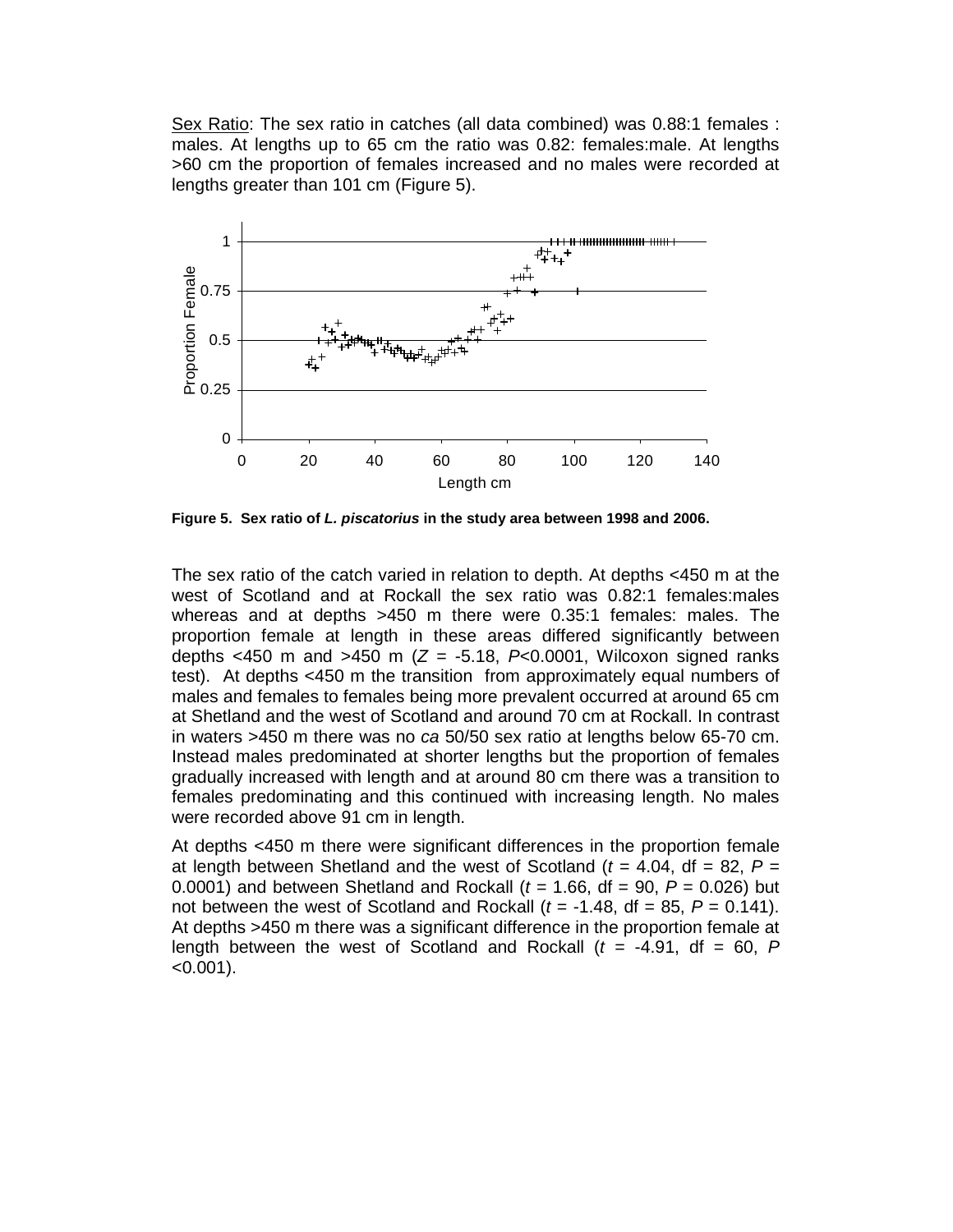

**Figure 6. Proportion female at length in each area at depths <450 m and depths** ≥**450 m.** 

Seasonal differences in the proportion female at length were not found at depths <450 m at the west of Scotland in a comparison between Qr4 2005 and Qr1 2006 ( $t = 1.68$ , df = 49,  $P = 0.49$ ) but were detected in a similar comparison for depths >450 m ( $t = 3.14$ , df = 37,  $P = 0.003$ ). The overall sex ratio was 0.31 females : 1 male in Q4 and 0.19 females : 1 male in Q1 in depths >450 m at the west of Scotland. At Shetland no significant differences in the proportion female were detected in available data (September/October vs January-March in 2000-2001,  $t = 1.18$ , df = 35,  $p = 0.246$ ; and in comparisons between October/November, December/January and February/March in 2005 – 2006: Freidman test:  $X^2 = 5.056$ , df = 2,  $P = 0.08$ ). Data were not available for seasonal comparisons at Rockall.

Annual differences in the proportion female at length were investigated for Rockall and no significant differences were found for depths  $<$ 450 m ( $t$  = 0.28,  $df = 83$ ,  $P = 0.78$ ). There were insufficient data to compare the proportion female at length at depths >450 m. The proportion female at length did not differ at Shetland between 1999-2001 and 2006 in Q1 ( $t = -0.94$ , df = 65,  $P =$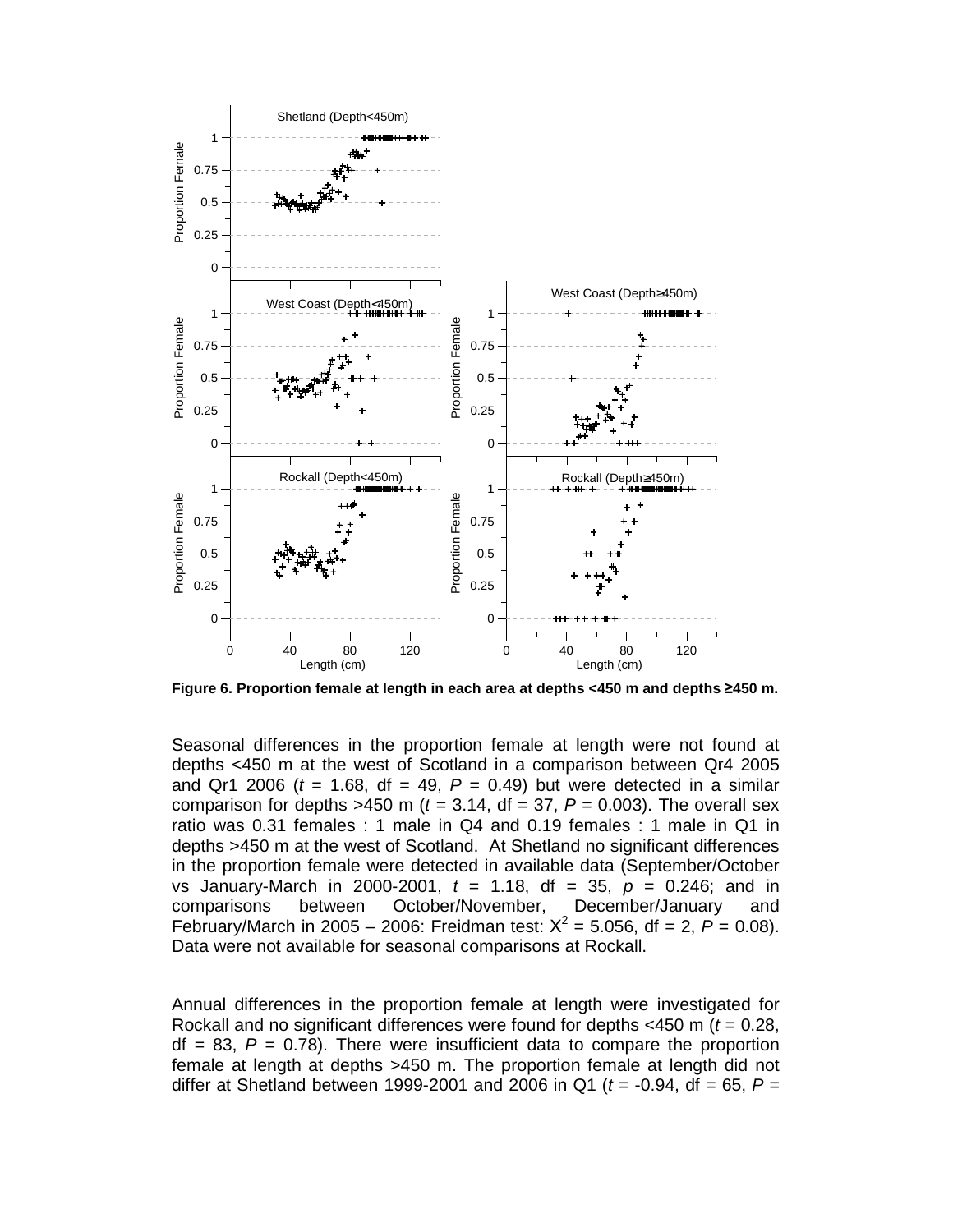0.35), Q3 in 2001 and 2006 ( $t = 1.23$ , df = 60, P = 0.22) but did differ in Q4 between 2000 and 2005 ( $t = -2.80$ , df = 51,  $P = 0.007$ ).

Maturity: Maturing females (stage 3) were mainly recorded between August and December. Ripe females (stage 4) were recorded from November to March, and recently spent females mainly from February onwards. Mature males mainly occurred from October to March and the proportion of recently spent males increased during late February. While mature males had a wide distribution and were relatively numerous the numbers of mature females were relatively low (less than 6%), with the highest numbers being recorded in deep water at the west of Scotland and Rockall (11%). Overall, the  $L_{50\%}$ maturity was 101.8 cm for females and 58.0cm for males (Figure 7).

L<sub>50%</sub> values determined for each area were similar: 96.7 cm, 93.8 cm and 104.4 cm for females and 60.6 cm, 57.1 cm and 57.3 cm for males at Shetland, west of Scotland and Rockall respectively. At Shetland  $L_{50\%}$  values were 98.2 cm and 57.8 cm for females and males for the period 1998-2001 and 92.6 cm and 61.5 cm for females and males in 2005-2006.



**Figure 7. Proportions mature at length and fitted maturity ogives for female (top) and male (bottom) L. piscatorius in IVa and VI combined.**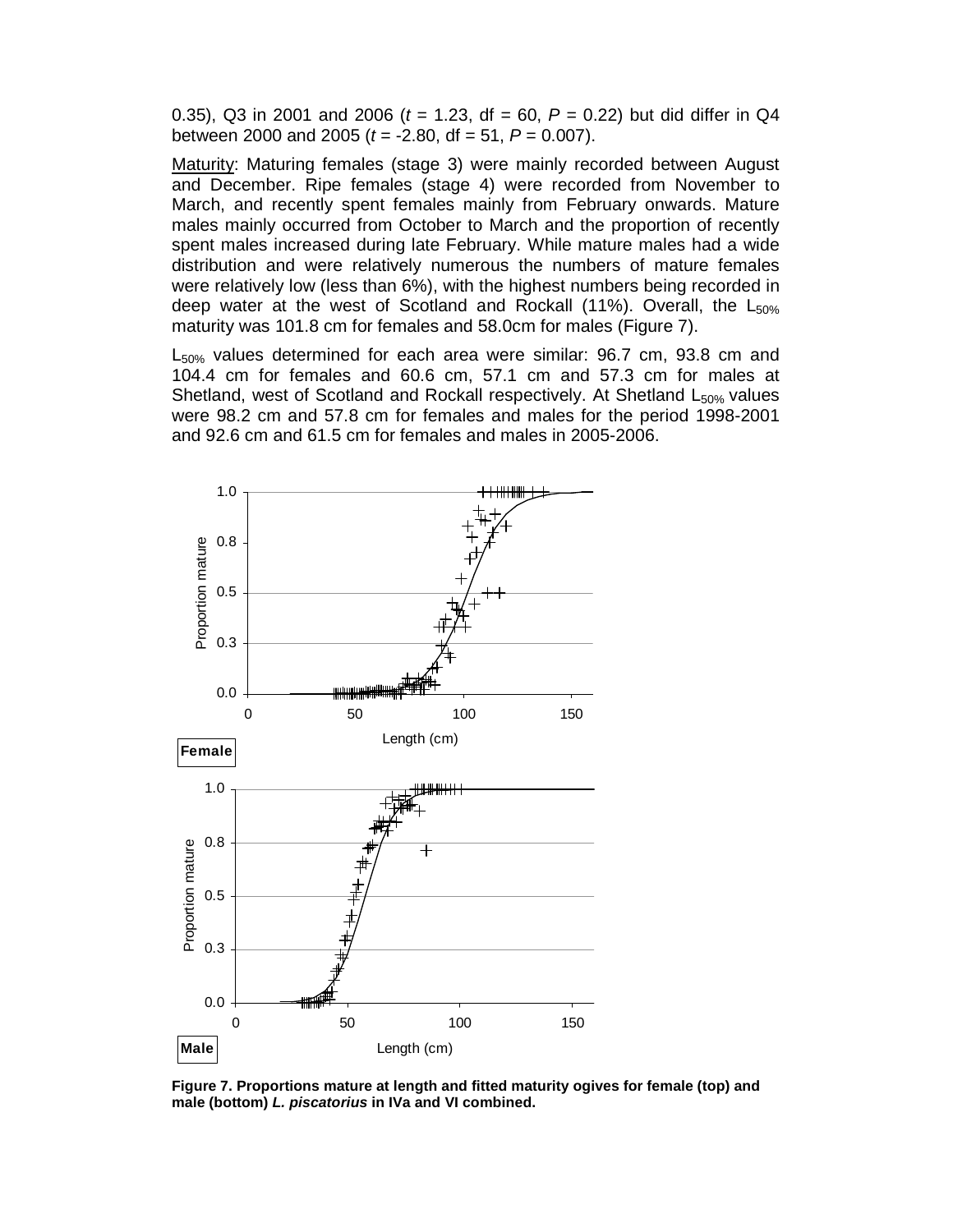Relationships between length and total and gutted weight (fitted to log transformed data), were determined for males and females and for sexes combined, data from all areas, as follows:

| Female | GW = $0.027TL^{2.8027}$ , R <sup>2</sup> = 0.9771, n = 3175  |                                                                         |
|--------|--------------------------------------------------------------|-------------------------------------------------------------------------|
| Male   | GW = $0.0315TL^{2.7548}$ , R <sup>2</sup> = 0.969, n = 3112  |                                                                         |
| Female | TW = $0.0333TL^{2.803}$ , R <sup>2</sup> = 0.9819, n = 3181  |                                                                         |
| Male   | TW = $0.0415TL^{2.7374}$ , R <sup>2</sup> = 0.9772, n = 3112 |                                                                         |
|        |                                                              | Sexes combined $GW = 0.028TL^{2.7896}$ , $R^2 = 0.9743$ , $n = 6287$    |
|        |                                                              | Sexes combined TW = $0.0354TL^{2.7837}$ , $R^2 = 0.9801$ , $n = 6293$ . |

Length weight relationships fitted to subsets of the data were compared using ANCOVA. In some cases significant differences related to area and season were detected (P<0.05).

## **Discussion**

The data presented above have revealed variation in anglerfish catch composition in terms of both length distribution and sex ratio related to depth and geographical area. In general, catches on the shelf (<200 m) consist of anglerfish which are mainly less than 60 cm in length. At these lengths the sex ratio is approximately equal and fish are mainly immature. Catches from the upper slope (200 – 450 m) are mainly of fish between 40 cm and 80 cm in length and at these depths the proportion of females increases in catches from around 65-70 cm. In deeper water at the west of Scotland catches are mainly between 50 and 70 cm in length, while at Rockall lengths are mainly between 60 and 100 cm at this depth. In both areas the sex ratio with length differs significantly from that in shallower waters with males being more prevalent at lengths below ca. 80 cm before females dominate at greater lengths.

When investigated by 50 m depth strata, the most striking feature of the anglerfish catch composition is the general increase in fish length with depth, which was evident to depths of around 450 m, in all areas from which samples were obtained. Although this is consistent with fishermen's knowledge and our (scientific) experience of the fishery there is little published information apart from Ungaro et al. (2002) who reported that L. piscatorius caught on the continental shelf in the Mediterranean Sea (<200 m) were smaller than those caught in deeper water.

Hauls at Shetland at depths <50 m were dominated by anglerfish less than 30 cm and the length distributions suggest that certain areas could be nursery grounds The appearance of a strong cohort in late 1999, which could be followed through 2000 confirms anecdotal reports from fishermen at that time. Laurenson (2003) suggested that high abundances of small anglerfish on some inshore grounds at Shetland is related to seasonal abundances of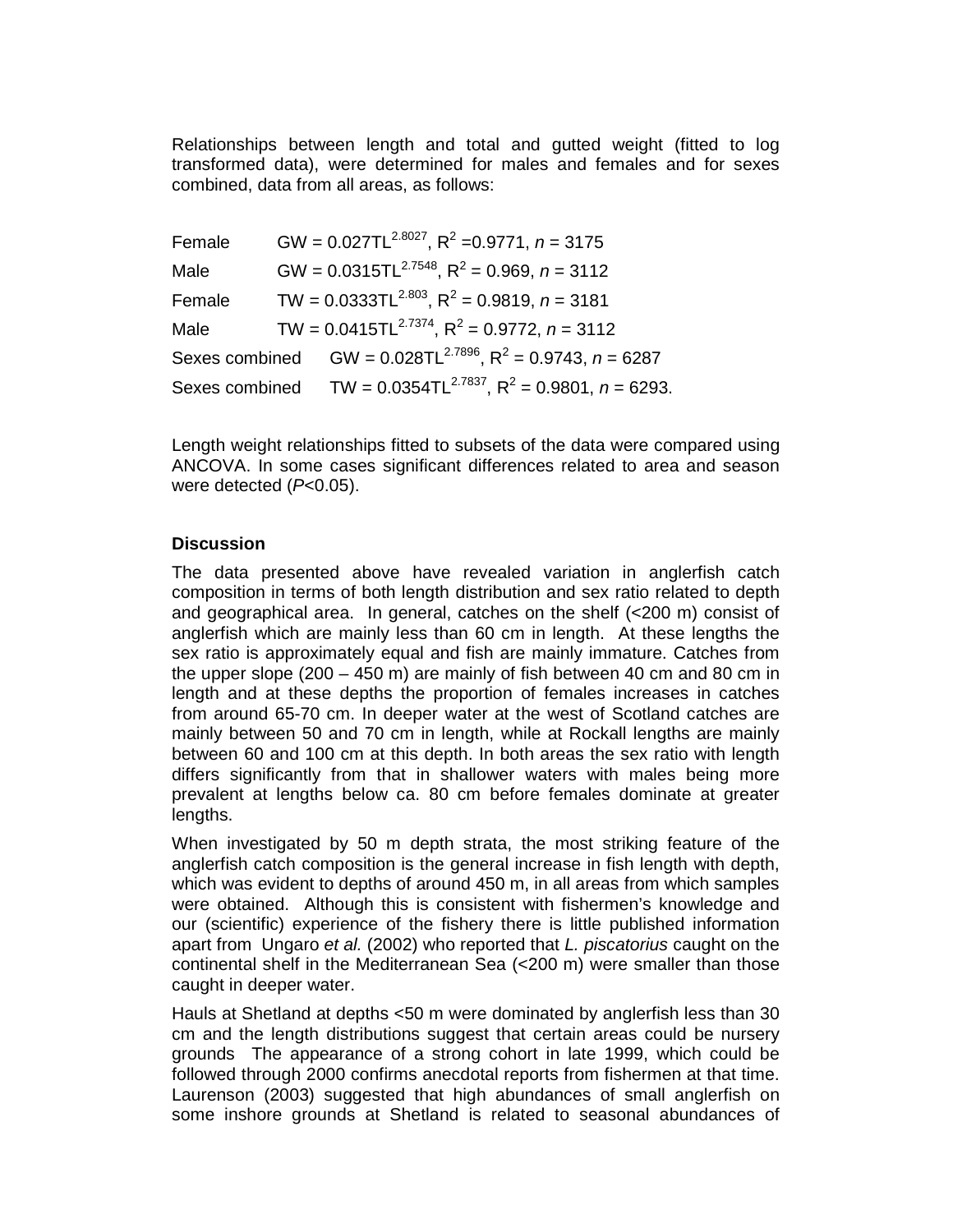sandeels Ammodytidae, which are their main prey at certain times of year. Further analyses would be required to locate such areas and determine whether they persisted from year to year. It is also noted that there was a preponderance of fish under 30 cm at Rockall at depth 100-149 m suggesting that any nursery grounds may not exclusively be in the shallowest waters of its bathymetric distribution.

Overall, it was found that the sex ratio was approximately equal at lengths below 65 cm. Above 65 cms the proportion of females increased and at lengths greater than around 100 cm all monkfish were female. This is similar to that previously reported by (Afonso-Dias, 1997) and (Duarte et al., 2001). The difference in sex ratio with length between depths <450 m and >450 m has not previously been reported for this species although an increase in the proportion of males increasing with depth was described for L. budegassa in the Spanish Mediterranean (García-Rodríguez et al., 2005).

The preponderance of males less than 80 cm in length in deeper waters may be related to spawning. The proportion female at length from waters >450 m at the west of Scotland and Rockall were obtained in the months of September, November and March. The spawning period at the west of Scotland is between November and May (Afonso-Dias and Hislop, 1996). The observed pattern of proportion female at length at these depths could be interpreted as a congregation of males in deep waters at a time when spawning activity is at its highest. Fishermen from Shetland report that they target areas along the shelf edge to the west and northwest of Shetland between around January and March as catch rates of anglerfish are significantly higher in those locations at that times (Pers. Comm.. Various). This suggests that there could be a spawning migration to deeper waters from, at least, the shelf around Shetland.

(Fulton, 1903) and (Bowman, 1920) were the first to suggest that anglerfish spawn in deep water. However confirmation of spawning locations has been hindered in all studies to date by the apparent scarcity of mature females (e.g. (Quincoces et al., 1998, Duarte et al., 2001, Anon., 2001). This study has compiled data from a number of studies and, over the areas and times represented, mature females were found to be most prevalent in deep water at Rockall. While this does not rule out spawning in other areas, it suggests that of the areas sampled, the deep water around Rockall is the most significant for reproduction. However despite the level of sampling, and the times of year at which samples were obtained, the number of ripe females was low.

The lengths at first maturity ( $L_{50\%}$  mature) found in this study exceed those reported by other authors for females and are within the range previously reported for males (Table 2). The sample size used in this study is much larger than in other studies; however the number of mature females, in particular, was still relatively small. What is consistent is that females mature at a much larger size than males and this, combined with the variation in distribution with depth and, in some cases with area, and the variation in sex ratio with length with depth have consequences when estimating the proportion of mature male and female anglerfish in catches.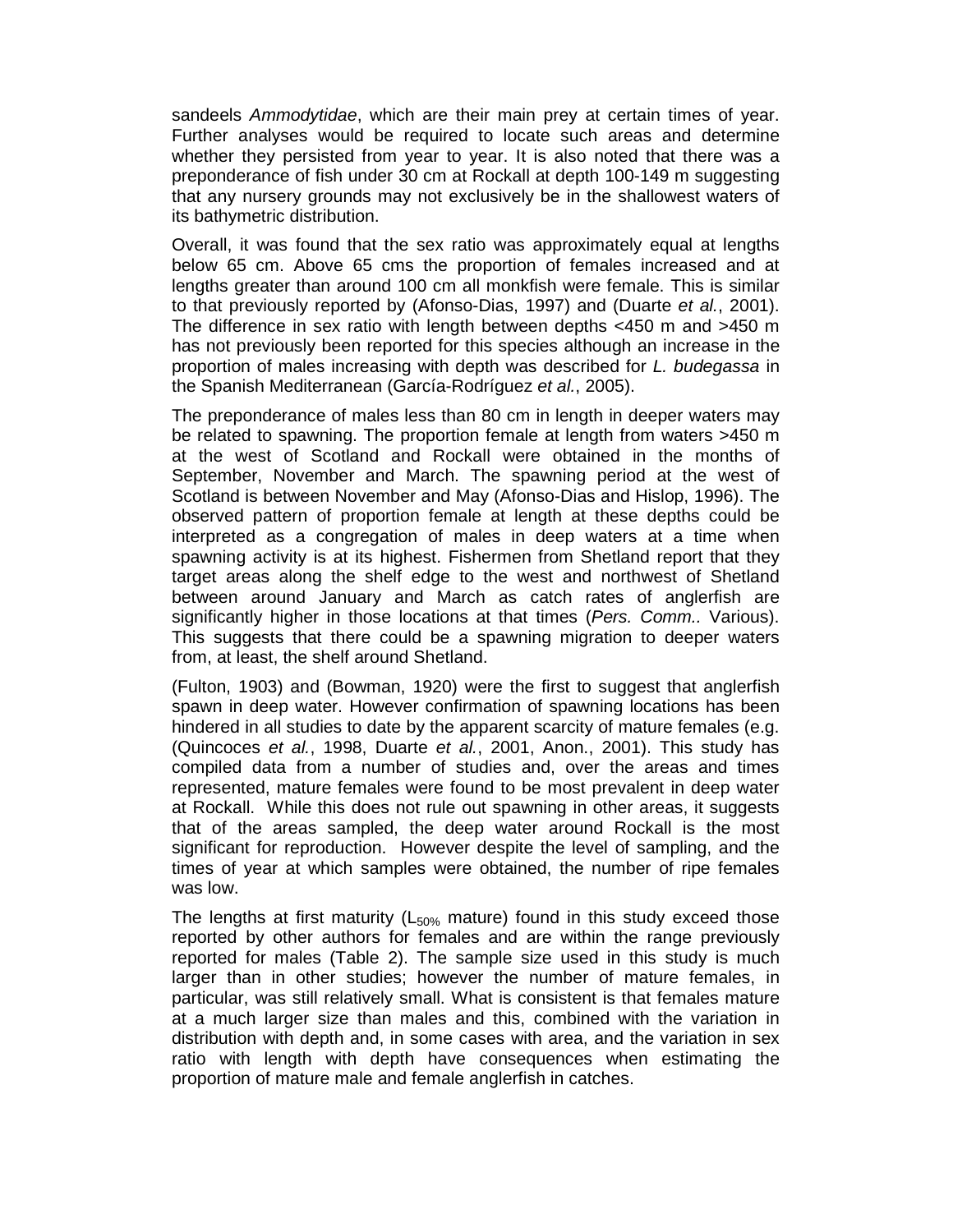|                             | $L_{50\%}$ maturity (cm) |      |                               |
|-----------------------------|--------------------------|------|-------------------------------|
| Area                        | Female                   | Male | Author(s)                     |
| Rockall                     | 101.1                    | 60.0 | Anon, 2001                    |
| West of Scotland            | 92.3                     | 56.4 | Anon, 2001                    |
| West of Scotland            | 73.5                     | 48.9 | Afonso-Dias and Hislop, 1996  |
| Spanish & Portuguese waters | 93.9                     | 50.3 | (Duarte <i>et al.</i> , 2001) |
| Bay of Biscay               | 83.6                     | 54.6 | (Quincoces et al., 1998)      |

**Table 2. Lengths at first maturity of L. piscatorius in studies in the northeastern Atlantic** 

In conclusion, the data presented in this paper, suggest there is considerable heterogeneity in the biological characteristics of the anglerfish stock on the Northern shelf related to area, season and depth. Whilst this may to some extent reflect migratory patterns of the species, it highlights the need to obtain representative samples of the landings for stock assessment purposes.

## **Acknowledgements**

We wish to thank the scientific observers from FRS and NAFC Marine Centre, the skippers and crews of vessels that accommodated observers and K. Peach for collating FRS datasets.

### **References**

- Afonso-Dias, I. 1997. Aspects of the biology and ecology of anglerfish (Lophius piscatorius, L.) off the west-coast of Scotland (I.C.E.S. Subarea VIa). PhD Thesis. University of Aberdeen, Aberdeen.
- Afonso-Dias, I. and J. R. G. Hislop. 1996. The reproduction of anglerfish Lophius piscatorius Linnaeus from the north-west coast of Scotland. Journal of Fish Biology 49:18-39.
- Anon. 2006. Anglerfish in Division IIa (Norwegian Sea), Division IIIa (Kattegat and Skagerrak), Subarea IV (North Sea), and Subarea VI (West of Scotland and Rockall) (Lophius piscatorius and L. budegassa). In ICES Advice 2006, pp. 190-202. http://www.ices.dk/committe/acfm/comwork/report/2006/oct/ang-ivvi.pdf
- Anon. 2001. Distribution and Biology of Anglerfish and Megrim in Waters to the West of Scotland. Final Report. J.D.M. Gordon (Co-ordinator), Scottish Association for Marine Science, Oban, Scotland.88 pp.
- Anon. 2007. Report of the Working Group on the Assessment of Northern Shelf Demersal Stocks (WGNSDS). ICES CM2007/ACFM:22:853.
- Bowman, A. 1920. The eggs and larvae of the angler Lophius piscatorius L. in Scottish waters. Reports of the Fishery Board for Scotland, Scientific Investigations for 1919. 11:1-55.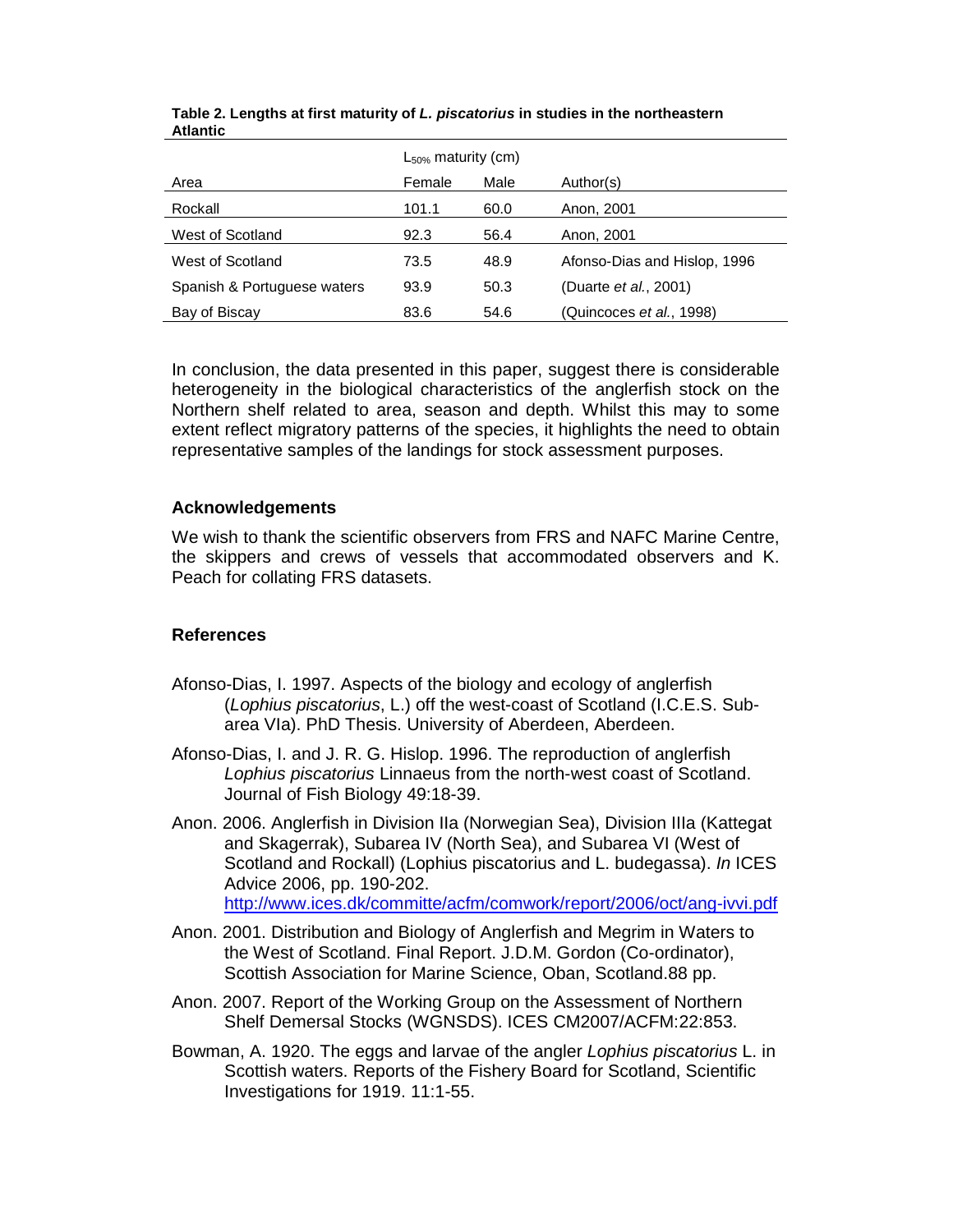- Caruso, J. H. 1989. Lophiidae. In Fishes of the North-eastern Atlantic and the Mediterranean, pp. 1362-1363. Whitehead et. al. Editors. UNESCO. 1362-1363 pp.
- Dobby, H., L. Allen, M. Harding, C. H. Laurenson and H. A. McLay. 2007. Improving the quality of information on Scottish anglerfish fisheries making use of fishers' data. ICES C.M. K:16.
- Duarte, R., M. Azavedo, J. Landa and P. Pereda. 2001. Reproduction of anglerfish (Lophius budegassa Spinola and Lophius piscatorius Linnaeus) from the Atlantic Iberian coast. Fisheries Research 51:349- 361.
- Eurostat/ICES. 2007. ICES catch statistics 1973-2005. http://www.ices.dk/fish/statlant.asp. Accessed August 2007
- Fernandes, P. G. 2007. Progress in estimating the absolute abundance of angerfish on the European northern shelf from trawl survey. ICES C.M. K:12.
- Fulton, T. W. 1903. The distribution, growth, and food of the angler, Lophius piscatorius. Twenty-first annual report of the Fishery Board for Scotland.:186-217.
- García-Rodríguez, M., P. Pereda, J. Landa and A. Esteban. 2005. On the biology and growth of the anglerfish Lophius budegassa Spinola, 1807 in the Spanish Mediterranean: a preliminary approach. Fisheries Research 71:197-208.
- Hislop, J. R. G., A. Gallegro, M. R. Heath, F. M. Kennedy, S. A. Reeves and P. J. Wright. 2001. A synthesis of the early life history of the anglerfish, Lophius piscatorius (Linnaeus, 1758) in northern British waters. ICES Journal of Marine Science 58:70-86.
- Laurenson, C., H. Dobby and H. A. McLay. 2007. The Lophius budegassa component of monkfish catches in Scottish waters. ICES CM 2007/K:05:11pp.
- Laurenson, C. H. 2003. Aspects of the biology and fishery for monkfish Lophius piscatorius Linneaus 1758, in waters around the Shetland Isles, Northeastern Atlantic. PhD. University of Aberdeen.
- Laurenson, C. H. 2006. A note on the development of the embryos of anglerfish Lophius piscatorius. Journal of Fish Biology 68:1287-1290.
- Laurenson, C. H. and I. G. Priede. 2005. The diet of anglerfish, Lophius piscatorius at the Shetland Islands, UK. Journal of the Marine Biological Association of the U.K. 85:419-424.
- Laurenson, C. H., A. Johnson and I. G. Priede. 2005. Movements and growth of monkfish Lophius piscatorius tagged at the Shetland Islands, northeastern Atlantic. Fisheries Research 71:185-195.
- Laurenson, C. H., I. R. Hudson, D. O. B. Jones and I. G. Priede. 2004. Deep Water Observations of Anglerfish (Lophius piscatorius L.) in the Northeastern Atlantic Ocean by Means of Remotely Operated Vehicle. Journal of Fish Biology 65:947-960.